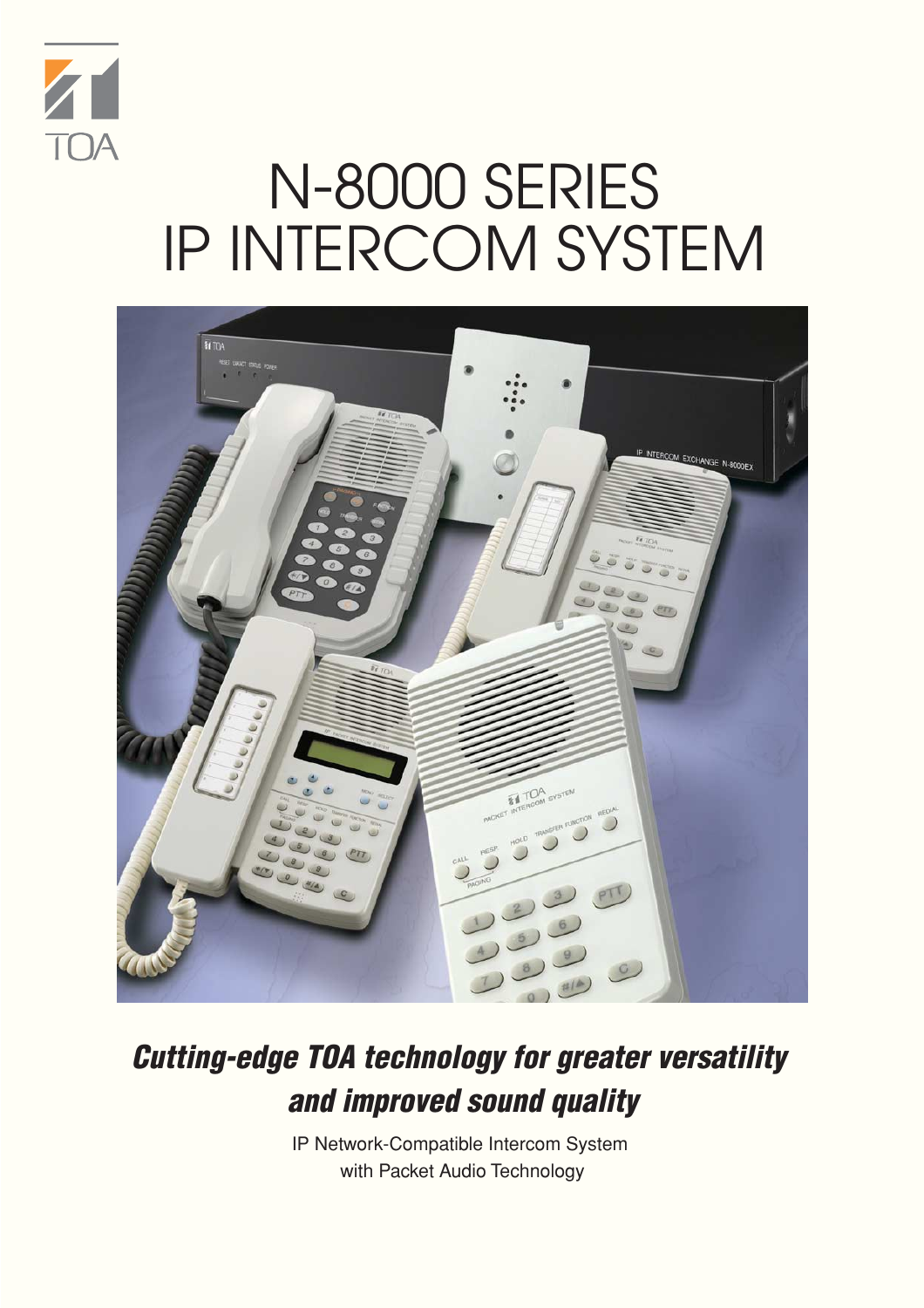## The TOA N-8000 Packet Intercom System opens a new era for information communication.

The N-8000 is an IP network-compatible intercom system that employs packet audio technology\*1 . By linking to an existing local network (LAN), wide-area network (WAN\*2 ) or optical fiber network, it is possible to construct an optimal system for in-house or wide-area information communications. The N-8000 is a communication system capable of duplex conversations between stations, paging, plus periodic and BGM broadcasts. An echo-canceling feature prevents howling and echoing during communications and enables hands-free duplex communications between stations. Moreover, connection to the multi-interface unit makes it possible for users to utilize the system free of restrictions on operating distance and in a wide range of applications, including connection to an existing in-house intercom system and hooking up to a door remote or surveillance camera system for entry- and departure-control.



TOA's Packet Intercom System comes with a full range of functions that make the system ideal for use at a range of venues, such as hospitals, factories, parking garages, schools, ATMs, airports and offices, wherever smooth and accurate information communications are required.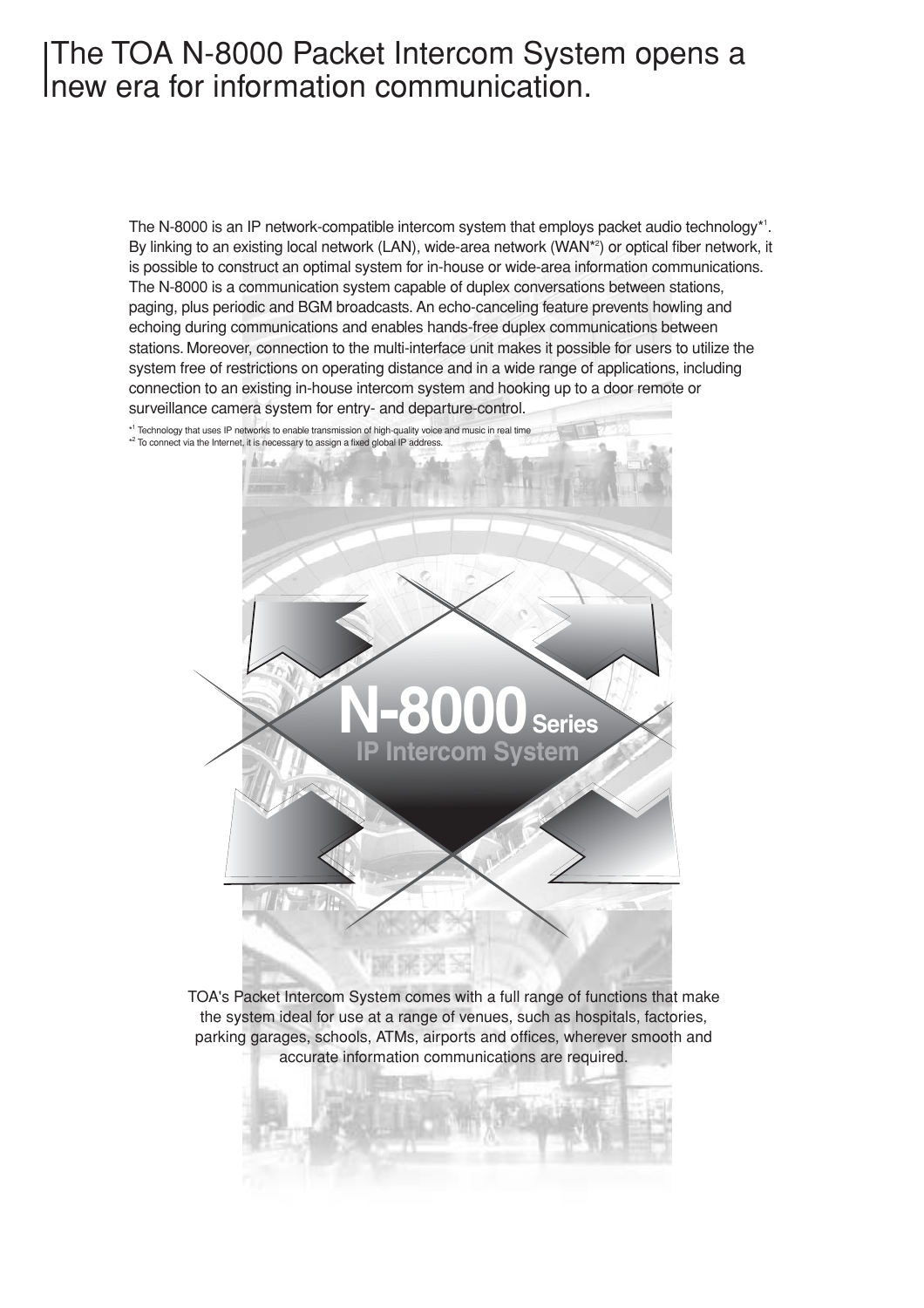## With its wide array of functions, the Packet Intercom System ensures easy, worry-free use.

The N-8000 Series comes packed with convenient functions, including such essential functions as Conversation, Call and Paging. It can also be used as a Security Intercom System with its ability to ensure that a call will be answered at all times and collaboration with CCTV and Access Control Systems can be configured.



#### Automatic Transfer

3 modes (Group hunting, Absence transfer and Call forwarding) will ensure that a call will be transferred to an open line for urgent situations.

### Voice Calling

Pressing the PTT key while a continuous ring tone is sounding enables the caller to make a voice call to the other party. When the PTT key is released, voice calling reverts to the original continuous ring tone.

## Group Call

When a station is assigned to a group call, if the stations is called, all stations within that group are simultaneously called by a continuous call tone.



#### Executive Priority

When a called station is in use, as indicated by a busy tone, a call-interrupt tone is issued for several seconds, after which the call in progress is forcibly terminated, to let the call go through. Each station can be individually designated for acceptance or refusal of the call interruption operation. \*Stations connected to the N-8010EX cannot be interrupted.

**N-8000Series IP Intercom System**





 $\overline{a}$ 

**ng**

#### Scan Monitor

The station can scan any selected pre-registered stations for ambient sound monitoring, in order of registration.



## Operating Log

System maintenance (Verifying operation log and line supervision) can also be performed with a personal computer and internet explorer.

The equipment's operated records and a history of voice communication (both conversation and paging) carried out over a IP network can be displayed and stored to a PC.



## Door Remote Control

External equipment such as an electronic lock can be controlled by way of the contact output terminals of the Door Station or the Multi-Interface Unit. When the door remote is operated from the N-8000MS/8500MS master station engaged in conversation with the door station, the contact output terminals of the door station are shorted for a specified period of time.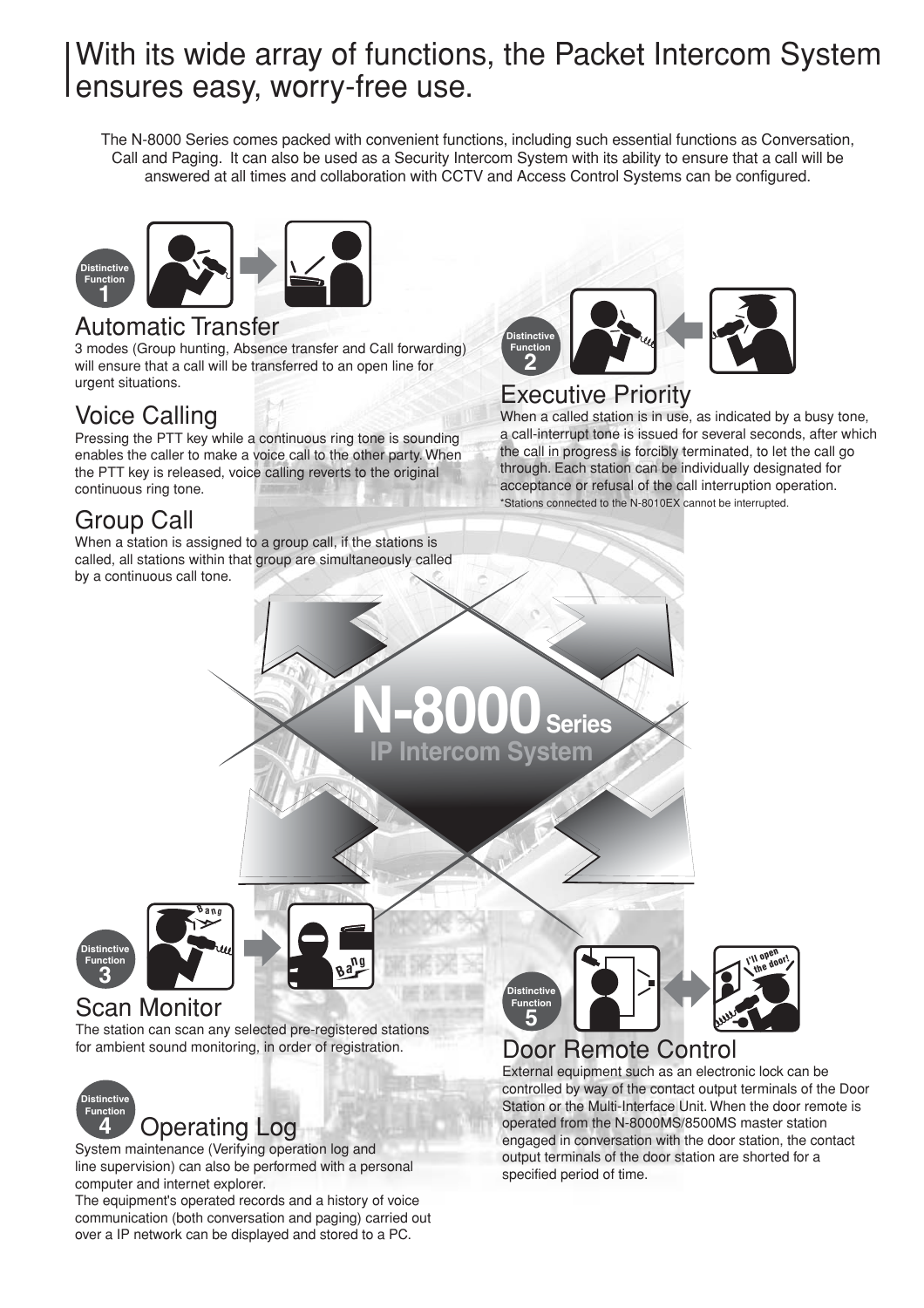The N-8000 Series is well-matched to wide-ranging applications, from small to large-scale.

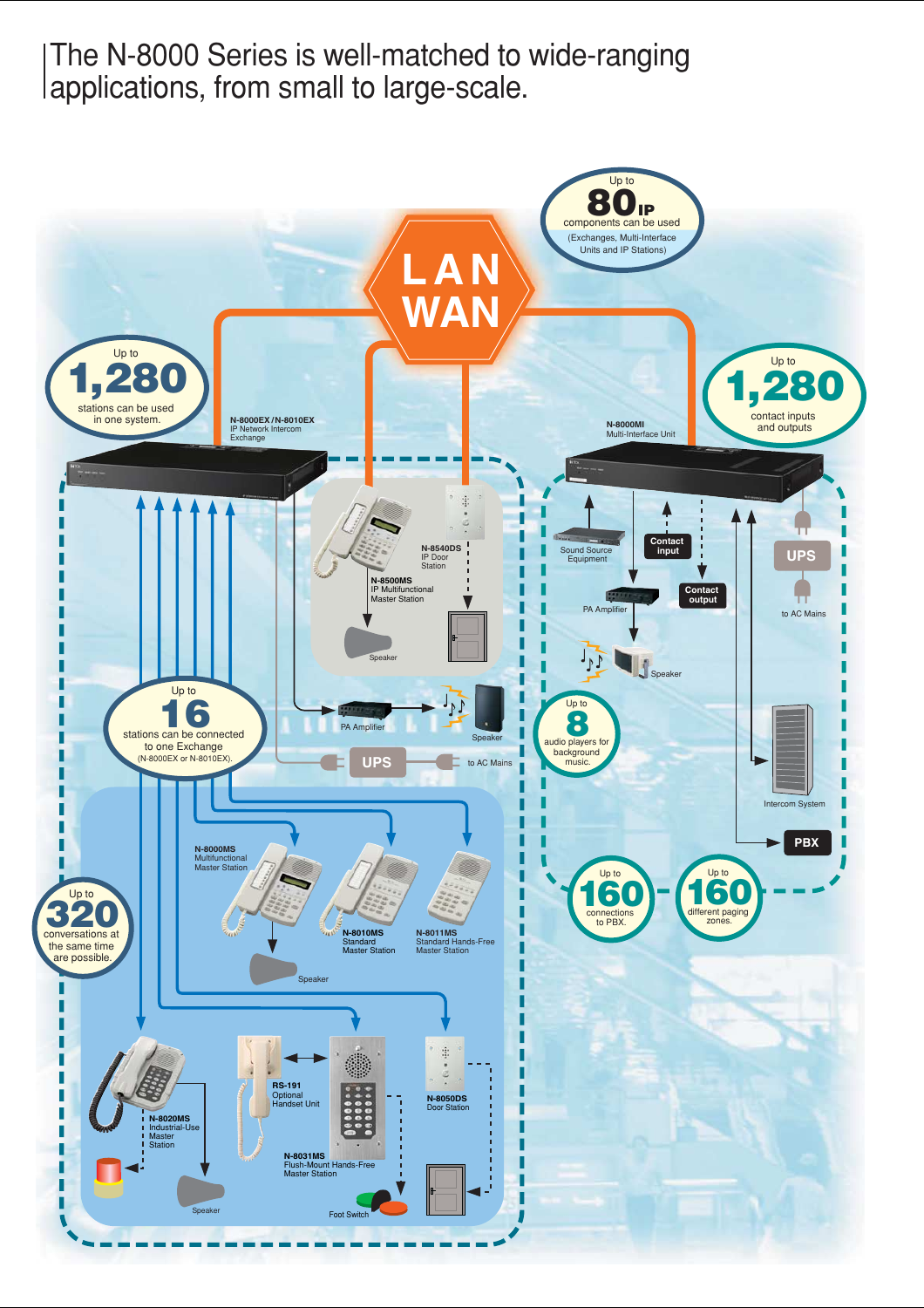# Key features of the N-8000MI Multi-Interface Unit:

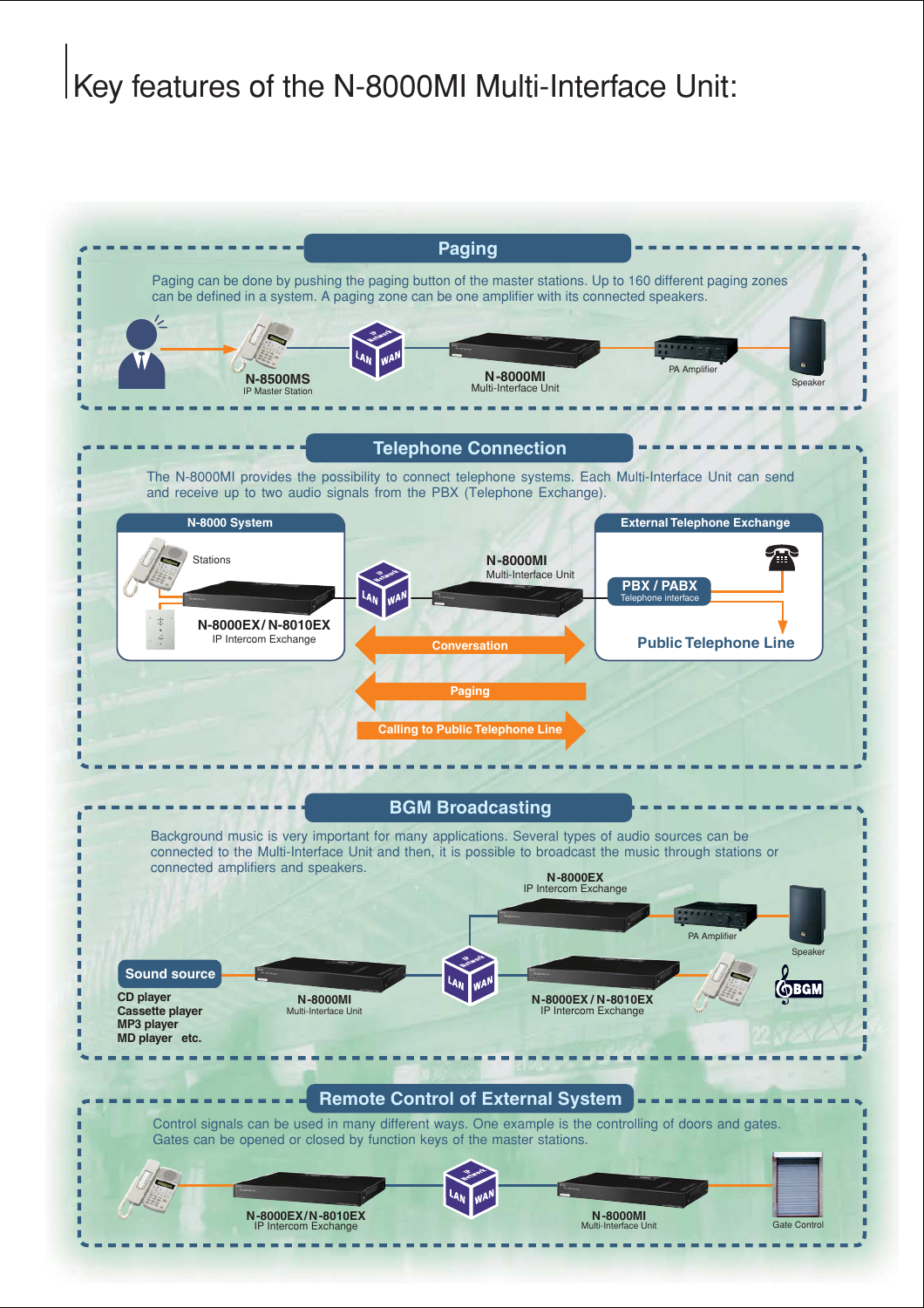# Specifications  $\sum_{\text{1V}}$

|                                                   |                                                                                                                                                                                                                                                                                                                                                                                                                                                         | $-11$                                                                                                                                                                                                                                                                                                                                                                                                       |  |
|---------------------------------------------------|---------------------------------------------------------------------------------------------------------------------------------------------------------------------------------------------------------------------------------------------------------------------------------------------------------------------------------------------------------------------------------------------------------------------------------------------------------|-------------------------------------------------------------------------------------------------------------------------------------------------------------------------------------------------------------------------------------------------------------------------------------------------------------------------------------------------------------------------------------------------------------|--|
| Model No.                                         | <b>N-8000EX</b>                                                                                                                                                                                                                                                                                                                                                                                                                                         | <b>N-8010EX</b>                                                                                                                                                                                                                                                                                                                                                                                             |  |
| Power Reg.                                        |                                                                                                                                                                                                                                                                                                                                                                                                                                                         | 230V AC, 50/60Hz (CE version)/ 120V AC, 50/60Hz (CU version)                                                                                                                                                                                                                                                                                                                                                |  |
| <b>Power Consumption</b>                          | 50W (at rated), 75W (max.)                                                                                                                                                                                                                                                                                                                                                                                                                              |                                                                                                                                                                                                                                                                                                                                                                                                             |  |
| <b>Speech Link</b>                                | Internal: 4/External: 8 (Both Half duplex/Full duplex use)                                                                                                                                                                                                                                                                                                                                                                                              | Internal: 1/External: 2 (Both Half duplex/Full duplex use)                                                                                                                                                                                                                                                                                                                                                  |  |
| <b>Hands-free Speech Method</b>                   |                                                                                                                                                                                                                                                                                                                                                                                                                                                         | Simultaneous conversation by way of echo canceller or Half-duplex conversation by way of voice switch                                                                                                                                                                                                                                                                                                       |  |
| <b>Line Capacity</b>                              |                                                                                                                                                                                                                                                                                                                                                                                                                                                         | Up to 16 stations                                                                                                                                                                                                                                                                                                                                                                                           |  |
| <b>Paging Output</b>                              | Audio: 2 channels Max. $0dB^*$ , 600 $\Omega$ , balanced, removable terminal block<br>Control: 2 channels, no-voltage make contact output (24V DC/0.5A),<br>removable terminal block                                                                                                                                                                                                                                                                    | Station paging only                                                                                                                                                                                                                                                                                                                                                                                         |  |
| <b>Network Section</b><br>Network I/F             |                                                                                                                                                                                                                                                                                                                                                                                                                                                         | 10BASE-T/100BASE-TX (Automatic-Negotiation)                                                                                                                                                                                                                                                                                                                                                                 |  |
| <b>Network Protocol</b>                           | TCP/IP, UDP, ARP, ICMP, HTTP, RTP, IGMP                                                                                                                                                                                                                                                                                                                                                                                                                 |                                                                                                                                                                                                                                                                                                                                                                                                             |  |
| <b>Audio Packet</b><br><b>Transmission System</b> | Unicast (Simultaneous paging to up to 16 zones)<br>Multicast (Simultaneous paging to up to 79 zones)                                                                                                                                                                                                                                                                                                                                                    |                                                                                                                                                                                                                                                                                                                                                                                                             |  |
| <b>Voice Packet Loss Recovery</b>                 | Silence insertion                                                                                                                                                                                                                                                                                                                                                                                                                                       |                                                                                                                                                                                                                                                                                                                                                                                                             |  |
| <b>Audio Delay Time</b>                           | 80ms, 320ms (Controllable on the software)                                                                                                                                                                                                                                                                                                                                                                                                              |                                                                                                                                                                                                                                                                                                                                                                                                             |  |
| <b>Finish</b>                                     | Pre-coated steel plate, black, 30% gloss                                                                                                                                                                                                                                                                                                                                                                                                                |                                                                                                                                                                                                                                                                                                                                                                                                             |  |
| <b>Dimensions</b>                                 | 420 (W) $\times$ 44.3 (H) $\times$ 356 (D)mm                                                                                                                                                                                                                                                                                                                                                                                                            | 420 (W) $\times$ 44.3 (H) $\times$ 349 (D)mm                                                                                                                                                                                                                                                                                                                                                                |  |
| Weight                                            | 4.1 <sub>kq</sub>                                                                                                                                                                                                                                                                                                                                                                                                                                       | 4.2 <sub>kq</sub>                                                                                                                                                                                                                                                                                                                                                                                           |  |
| <b>Accessory</b>                                  | AC power cord $(2m) \times 1$ ,<br>CD (for PC setting, maintenance use) $\times$ 1,<br>Removable terminal plug (4 pins) $\times$ 2,<br>Mini-clamp plug (2 pins) $\times$ 20,<br>Plastic foot $\times$ 4.<br>Screw for fitting plastic foot $\times$ 4,<br>Rack mounting bracket $\times$ 2,<br>Screw for rack mounting $\times$ 4,<br>Wall mounting bracket $\times$ 2.<br>Screw for mounting bracket $\times$ 8.<br>Screw for wall mounting $\times$ 4 | AC power cord $(2m) \times 1$ ,<br>CD (for PC setting, maintenance use) $\times$ 1,<br>Removable terminal plug (2P) $\times$ 20,<br>Plastic foot $\times$ 4.<br>Screw for fitting plastic foot $\times$ 4.<br>Rack mounting bracket $\times$ 2,<br>Screw for rack mounting $\times$ 4.<br>Wall mounting bracket $\times$ 2,<br>Screw for mounting bracket $\times$ 8.<br>Screw for wall mounting $\times$ 4 |  |

 $*10dB = 1V$ ,  $*20dB = 0.775V$ 

| Model No.                                         | <b>N-8000MI</b>                                                                                                                                                                                                                                                                                                                                                                                                                                                             |
|---------------------------------------------------|-----------------------------------------------------------------------------------------------------------------------------------------------------------------------------------------------------------------------------------------------------------------------------------------------------------------------------------------------------------------------------------------------------------------------------------------------------------------------------|
| Power Reg.                                        | 230V AC, 50/60Hz (CE version)/120V AC, 50/60Hz (CU version)                                                                                                                                                                                                                                                                                                                                                                                                                 |
| <b>Power Consumption</b>                          | 19W (180mA) (at rated), 24W (230mA) (max.) (CE version)/16W (250mA) (at rated), 21W (330mA) (max.) (CU version)                                                                                                                                                                                                                                                                                                                                                             |
| <b>Audio Input</b>                                | Input: 2 inputs (2P/input), Max. 0dB*1, under 600 $\Omega$ , balanced, with a semi-fixed volume for adjustment (0 to -25dB)<br>Control: 2 inputs (2P/input), no-voltage make contact input, open voltage: 12V DC, short-circuit current: 10mA<br>Removable terminal block (8 pins)                                                                                                                                                                                          |
| <b>Audio Output</b>                               | Output: 2 outputs (2P/output), Max. 0dB <sup>*1</sup> , under 600 $\Omega$ , balanced<br>Control: 2 outputs (2P/output), relay contact output, contact capacity: 24V DC/0.5A<br>Removable terminal block (8 pins)                                                                                                                                                                                                                                                           |
| <b>Control Input</b>                              | 16 inputs, no-voltage make contact input, open voltage; 12V DC, short-circuit current: 10mA, removable terminal block (9 pins)                                                                                                                                                                                                                                                                                                                                              |
| <b>Control Output</b>                             | 16 outputs, relay contact output, contact capacity: 24V DC/0.5A, removable terminal block (9 pins)                                                                                                                                                                                                                                                                                                                                                                          |
| <b>Network Section</b><br>Network I/F             | 10BASE-T/100BASE-TX (Automatic-Negotiation)                                                                                                                                                                                                                                                                                                                                                                                                                                 |
| <b>Network Protocol</b>                           | TCP/IP, UDP, ARP, ICMP, HTTP, RTP, IGMP                                                                                                                                                                                                                                                                                                                                                                                                                                     |
| <b>Audio Packet</b><br><b>Transmission System</b> | Unicast (Simultaneous paging to up to 16 zones)<br>Multicast (Simultaneous paging to up to 79 zones)                                                                                                                                                                                                                                                                                                                                                                        |
| Connector                                         | RJ45 connector                                                                                                                                                                                                                                                                                                                                                                                                                                                              |
| <b>Voice Sampling Frequency</b>                   | 16kHz, 8kHz (Controllable on the software)                                                                                                                                                                                                                                                                                                                                                                                                                                  |
| <b>Quantifying Bit Number</b>                     | 16-bit                                                                                                                                                                                                                                                                                                                                                                                                                                                                      |
| <b>Voice Encoding Method</b>                      | Sub-band ADPCM, Cryptosystem                                                                                                                                                                                                                                                                                                                                                                                                                                                |
| <b>Voice Packet Loss Recoverv</b>                 | Silence insertion                                                                                                                                                                                                                                                                                                                                                                                                                                                           |
| <b>Audio Delay Time</b>                           | 80ms, 320ms (Controllable on the software)                                                                                                                                                                                                                                                                                                                                                                                                                                  |
| <b>Finish</b>                                     | Pre-coated steel plate, black, 30% gloss                                                                                                                                                                                                                                                                                                                                                                                                                                    |
| <b>Dimensions</b>                                 | 420 (W) $\times$ 44.3 (H) $\times$ 239.5 (D)mm                                                                                                                                                                                                                                                                                                                                                                                                                              |
| Weight                                            | 2.8 <sub>kq</sub>                                                                                                                                                                                                                                                                                                                                                                                                                                                           |
| <b>Accessory</b>                                  | AC power cord (2m) $\times$ 1, CD (for PC setting, maintenance use) $\times$ 1, Mini-clamp plug (2 pins) $\times$ 10, Removable terminal plug (8 pins) $\times$ 2,<br>Removable terminal plug (9 pins) $\times$ 4, Plastic foot $\times$ 4, Screw for fitting plastic foot $\times$ 4, Rack mounting bracket $\times$ 2,<br>Screw for rack mounting $\times$ 4, Wall mounting bracket $\times$ 2, Screw for mounting bracket $\times$ 8, Screw for wall mounting $\times$ 4 |

| Model No.                    | <b>N-8000MS</b>                                                              | <b>N-8010MS</b>                                                 | <b>N-8011MS</b>                             |  |  |
|------------------------------|------------------------------------------------------------------------------|-----------------------------------------------------------------|---------------------------------------------|--|--|
| Power Req.                   |                                                                              | 48V DC (supplied from the IP network intercom exchange (option) |                                             |  |  |
| <b>Wiring Method</b>         |                                                                              | Non-polar one pair stranded wire system                         |                                             |  |  |
| <b>Speech Method</b>         |                                                                              | Hands-free or handset conversation<br>Hands-free conversation   |                                             |  |  |
| <b>Audio Frequency Range</b> |                                                                              | $300 - 7.000$ Hz                                                |                                             |  |  |
| <b>Finish</b>                |                                                                              | Body, Handset: ABS resin, gray<br>Body: ABS resin, gray         |                                             |  |  |
| <b>Dimensions</b>            | 148 (W) $\times$ 208 (H) $\times$ 70.5 (D)mm (excluding a curl cord section) |                                                                 | 92 (W) $\times$ 195 (H) $\times$ 56.1 (D)mm |  |  |
| Weight                       | 800 <sub>g</sub>                                                             | 700g                                                            | 400q                                        |  |  |
| Option                       |                                                                              | Wall mounting bracket: YC-280                                   | Wall mounting bracket: YC-290               |  |  |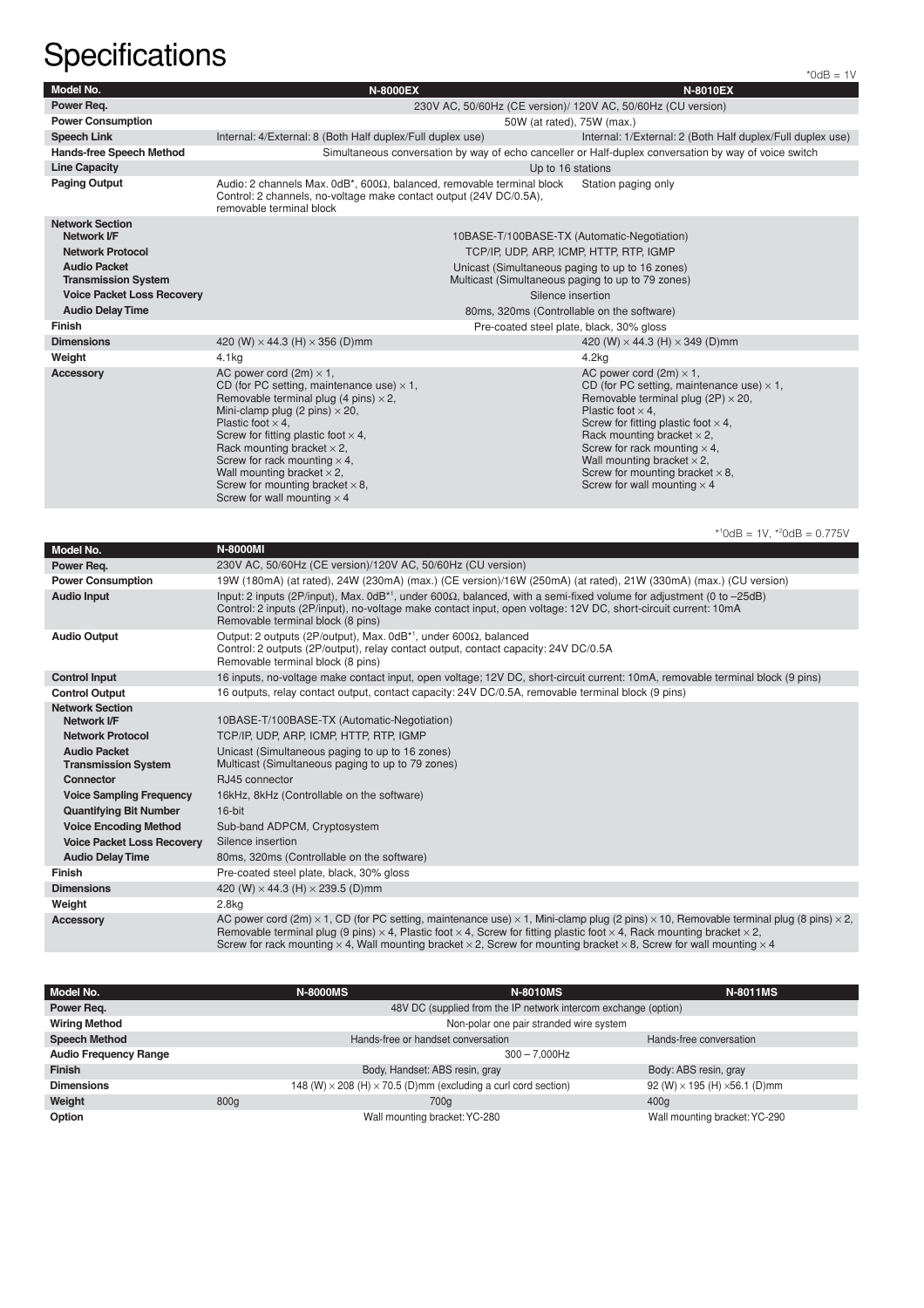| Model No.                     | <b>N-8020MS</b>                                                                                                                   | <b>N-8031MS</b>                                                                                                       | <b>N-8050DS</b>                                                                                                                                           |  |
|-------------------------------|-----------------------------------------------------------------------------------------------------------------------------------|-----------------------------------------------------------------------------------------------------------------------|-----------------------------------------------------------------------------------------------------------------------------------------------------------|--|
| Power Req.                    | 48V DC (supplied from the IP network intercom exchange (option))                                                                  |                                                                                                                       |                                                                                                                                                           |  |
| <b>Wiring Method</b>          | Non-polar one pair stranded wire system                                                                                           |                                                                                                                       |                                                                                                                                                           |  |
| <b>Speech Method</b>          | Hands-free or handset conversation                                                                                                | Hands-free or handset conversation can be<br>established in conjunction with the RS-191 (option)                      | Hands-free conversation                                                                                                                                   |  |
| <b>Audio Frequency Range</b>  |                                                                                                                                   | $300 - 7,000$ Hz                                                                                                      |                                                                                                                                                           |  |
| <b>External Dial Input</b>    |                                                                                                                                   | No-voltage make contact input,<br>open voltage: 5V DC,<br>short-circuit current: 1mA,<br>screwless connector (5 pins) |                                                                                                                                                           |  |
| <b>Dial-in Contact Output</b> | Open collector output (polarized), Withstand<br>voltage: Max. 30V DC, Control current:<br>Max. 50mA, screwless connector (2 pins) | —                                                                                                                     |                                                                                                                                                           |  |
| <b>Contact Output</b>         |                                                                                                                                   |                                                                                                                       | Open collector output, withstand voltage: Max. 30V<br>DC, control current: Max. 50mA, one shot: can be<br>set from 1 to 9 sec, screw terminal (polarized) |  |
| <b>Dust/Water Protection</b>  | IP <sub>54</sub>                                                                                                                  |                                                                                                                       | <b>IP54</b>                                                                                                                                               |  |
| <b>Finish</b>                 | Body, Handset: ABS resin, gray                                                                                                    | Panel: Stainless steel (SUS304), hairline                                                                             | Panel: Stainless steel (SUS304), hairline<br>Call button: Metal                                                                                           |  |
| <b>Dimensions</b>             | 170 (W) $\times$ 220 (H) $\times$ 97.8 (D)mm                                                                                      | 115 (W) $\times$ 254 (H) $\times$ 54.6 (D)mm                                                                          | 115 (W) $\times$ 162 (H) $\times$ 54 (D)mm                                                                                                                |  |
| Weight                        | 1kg                                                                                                                               | 850 <sub>g</sub>                                                                                                      | 680g                                                                                                                                                      |  |
| Option                        | Wall mounting bracket: YC-280                                                                                                     | For flush-mount: Back Box YC-241.<br>For surface-mount: Wall-mount Box YC-251                                         | For flush-mount: 3-gang electrical box or<br>Back Box YC-150,                                                                                             |  |

**Model No. N-8500MS N-8540DS Power Req.** Power supply device that complies with IEEE802.3af standard or 12V DC (supplied from the AC adapter (option))<br>Speech Method Hands-free or handset conversation<br>Hands-free conversation Hands-free conversation **Speech Method** Hands-free or handset conversation **Contact Output** — **Contact Output** — **Contact Output — Contact Output Control current: Max. 50mA, one shot: can be set from 1 to 9 sec,** control current: Max. 50mA, one shot: can be set from 1 to 9 sec, screw terminal (polarized) 10BASE-T/100BASE-TX (Automatic-Negotiation)

For wall mount: Wall-mount Box YS-13A

| <b>Network Section</b><br>Network I/F<br><b>Network Protocol</b> | 10BASE-T/100BASE-TX (Automatic-Negotiation)<br>TCP/IP, UDP, ARP, ICMP, HTTP, RTP, IGMP                                                    |                                                                                                                             |  |
|------------------------------------------------------------------|-------------------------------------------------------------------------------------------------------------------------------------------|-----------------------------------------------------------------------------------------------------------------------------|--|
| <b>Audio Packet</b><br><b>Transmission System</b>                | Unicast (1 speech link, simultaneous paging to up to 16 zones)<br>Unicast. Multicast<br>Multicast (simultaneous paging to up to 79 zones) |                                                                                                                             |  |
| <b>Voice Packet Loss Recovery</b>                                | Silence insertion                                                                                                                         |                                                                                                                             |  |
| <b>Audio Delay Time</b>                                          | 80ms, 320ms (controllable on the software)                                                                                                |                                                                                                                             |  |
| <b>Dust/Water Protection</b>                                     |                                                                                                                                           | IP54                                                                                                                        |  |
| <b>Finish</b>                                                    | Body, Handset: ABS resin, gray                                                                                                            | Panel: Stainless steel (SUS304), hairline, Call button: Metal                                                               |  |
| <b>Dimensions</b>                                                | 170 (W) $\times$ 220 (H) $\times$ 97.8 (D)mm (excluding a curl cord section)                                                              | 115 (W) $\times$ 162 (H) $\times$ 55.1 (D)mm                                                                                |  |
| Weight                                                           | 810g                                                                                                                                      | 700 <sub>a</sub>                                                                                                            |  |
| Option                                                           | Wall mounting bracket: YC-280,<br>AC adapter: AD-1210P                                                                                    | For flush-mount: 3-gang electrical box or Back Box YC-150,<br>For wall mount: Wall-mount Box YS-13A<br>AC adapter: AD-1210P |  |

\* An AC adapter, when used as power source, cannot be put in the YS-13A, YC-150, or a 3-gang electrical box together with the N-8540DS because such boxes do not have enough room to accommodate both.

| Model No.                    | <b>N-8031SB</b>                                                                                                                                                                                                                                                                         | <b>N-8050SB</b>                                                                                                 |  |
|------------------------------|-----------------------------------------------------------------------------------------------------------------------------------------------------------------------------------------------------------------------------------------------------------------------------------------|-----------------------------------------------------------------------------------------------------------------|--|
| Power Req.                   | 48V DC (supplied from the IP network intercom exchange (option))                                                                                                                                                                                                                        |                                                                                                                 |  |
| <b>Wiring Method</b>         | Non-polar one pair stranded wire system                                                                                                                                                                                                                                                 |                                                                                                                 |  |
| <b>Speech Method</b>         | Hands-free or handset conversation can be established in<br>conjunction with the RS191 (option)                                                                                                                                                                                         | Hands-free conversation                                                                                         |  |
| <b>Audio Frequency Range</b> | $300 - 7.000$ Hz                                                                                                                                                                                                                                                                        |                                                                                                                 |  |
| <b>Dimensions</b>            | 70 (W) $\times$ 185 (H) $\times$ 20.6 (D)mm                                                                                                                                                                                                                                             | 67 (W) $\times$ 128.3 (H) $\times$ 26 (D)mm                                                                     |  |
| Weight                       | 205g (including accessories)                                                                                                                                                                                                                                                            | 100g (including accessories)                                                                                    |  |
| <b>Accessory</b>             | Removable terminal plug (2 pins, preinstalled on the unit) $\times$ 1,<br>Handset jumper (8 pins, preinstalled on the unit) $\times$ 1,<br>Ferrite clamp $\times$ 1.<br>Hands-free speaker (with connection cord) $\times$ 1<br>Hands-free microphone (with connection cord) $\times$ 1 | Hands-free speaker (with connection cord) $\times$ 1<br>Hands-free microphone (with connection cord) $\times$ 1 |  |
| Option                       | Handset: RS-191                                                                                                                                                                                                                                                                         |                                                                                                                 |  |

## **Functions**

| Conversation                                                                                                     | Incoming Call Selection                                                                   | Call Transfer                                                      | Paging                                         | Call- and                                 |
|------------------------------------------------------------------------------------------------------------------|-------------------------------------------------------------------------------------------|--------------------------------------------------------------------|------------------------------------------------|-------------------------------------------|
| • Hands-free conversation<br>• Handset conversation<br>• PTT conversation                                        | • Automatic connection<br>• Continuous call                                               | <b>Automatic Transfer</b><br>• Group hunting<br>• Absence transfer | • Zone paging<br>• Selectable paging           | Talk-Interlocked<br><b>Contact Output</b> |
|                                                                                                                  | <b>Speed Dialing</b>                                                                      |                                                                    | • All-call paging                              | (Door Station only)                       |
| Call                                                                                                             | • Auto-dialing                                                                            | • Call forwarding                                                  | Paging Response                                | Time-Out                                  |
| • Individual call<br>• Redialing<br>$\bullet$ Recall<br>• Voice calling<br>• Group call<br>• Master station call | (N-8000MS/8500MS only)<br>• One-touch dialing<br>Hold<br>$\bullet$ Mic Off<br>• Call hold | Remote Response                                                    | • Automatic response<br>• Zone number response | Group Blocking                            |
|                                                                                                                  |                                                                                           | <b>Executive Priority</b>                                          |                                                | <b>Station Speaker Output</b><br>Setting  |
|                                                                                                                  |                                                                                           |                                                                    | Scan Monitor                                   |                                           |
|                                                                                                                  |                                                                                           |                                                                    | Door Remote Control<br>(Door Station only)     | <b>Ambient Noise Control</b>              |
|                                                                                                                  |                                                                                           |                                                                    |                                                |                                           |